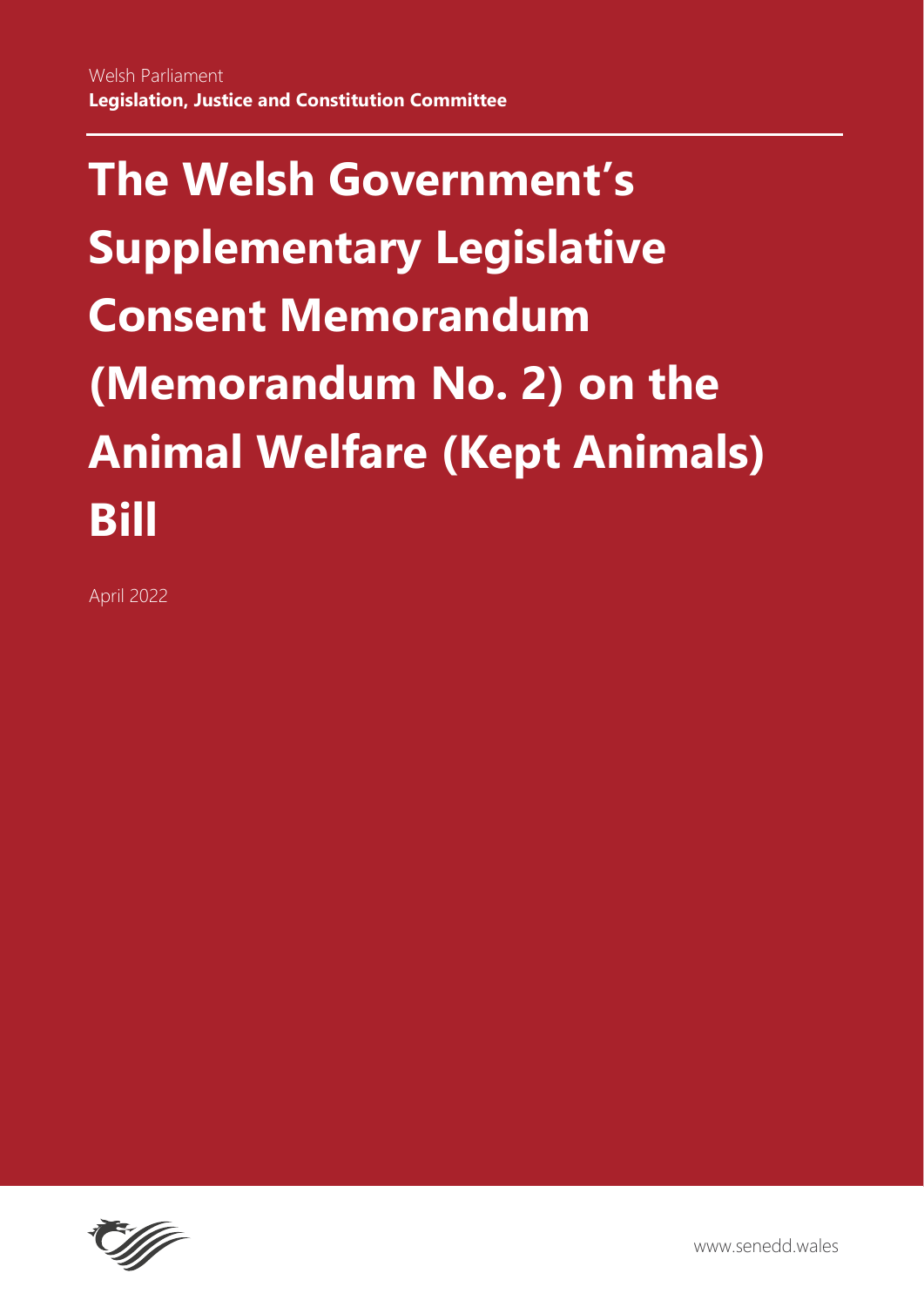# 1. Background

# **The UK Government's Animal Welfare (Kept Animals) Bill**

**1.** The UK Government's Animal Welfare (Kept Animals) Bill<sup>1</sup> (the Bill) was introduced into the House of Commons and had its first reading on 8 June 2021. The Bill is sponsored by the UK Government Department for Environment, Food and Rural Affairs.

**2.** Committee Stage in the House of Commons concluded in November 2021. It has been announced that a carry-over motion will be considered on 20 April 2022.

## **The Welsh Government's Legislative Consent Memorandum**

**3.** Standing Orders 29.1 and 29.2 provide that a Legislative Consent Memorandum is required when a relevant UK Bill makes provision in relation to Wales for any purpose within the legislative competence of the Senedd or which modifies the Senedd's legislative competence.

**4.** On 22 June 2021 Lesley Griffiths MS, the Minister for Rural Affairs and North Wales, and Trefnydd (the Minister) laid before the Senedd a Legislative Consent Memorandum<sup>2</sup> (the Memorandum) in respect of the Bill.

**5.** Paragraphs 13 to 130 of the Memorandum set out the Welsh Government's assessment, at the time, of the provisions in the Bill that it considered required the consent of the Senedd, namely clauses 26 to 53 and Schedule 5.

**6.** Paragraphs 132 to 137 of the Memorandum set out the Welsh Government's position on the Bill at the time. In the Memorandum, the Minister concluded that:

> *"It is the view of the Welsh Government that it is appropriate to use this UK Bill as a vehicle to progress important and high profile animal welfare issues on largely a GB wide basis, particularly where these aims will benefit from a joined up approach with other administrations."<sup>3</sup>*

<sup>&</sup>lt;sup>1</sup> [Animal Welfare \(Kept Animals\) Bill,](https://publications.parliament.uk/pa/bills/cbill/58-02/0013/21013.pdf) as introduced (Bill 13)

<sup>&</sup>lt;sup>2</sup> Welsh Government, [Legislative Consent Memorandum, Animal Welfare \(Kept Animals\) Bill,](https://senedd.wales/media/kl5pltvy/lcm-ld14388-e.pdf) June 2021

<sup>3</sup> Memorandum, paragraph 137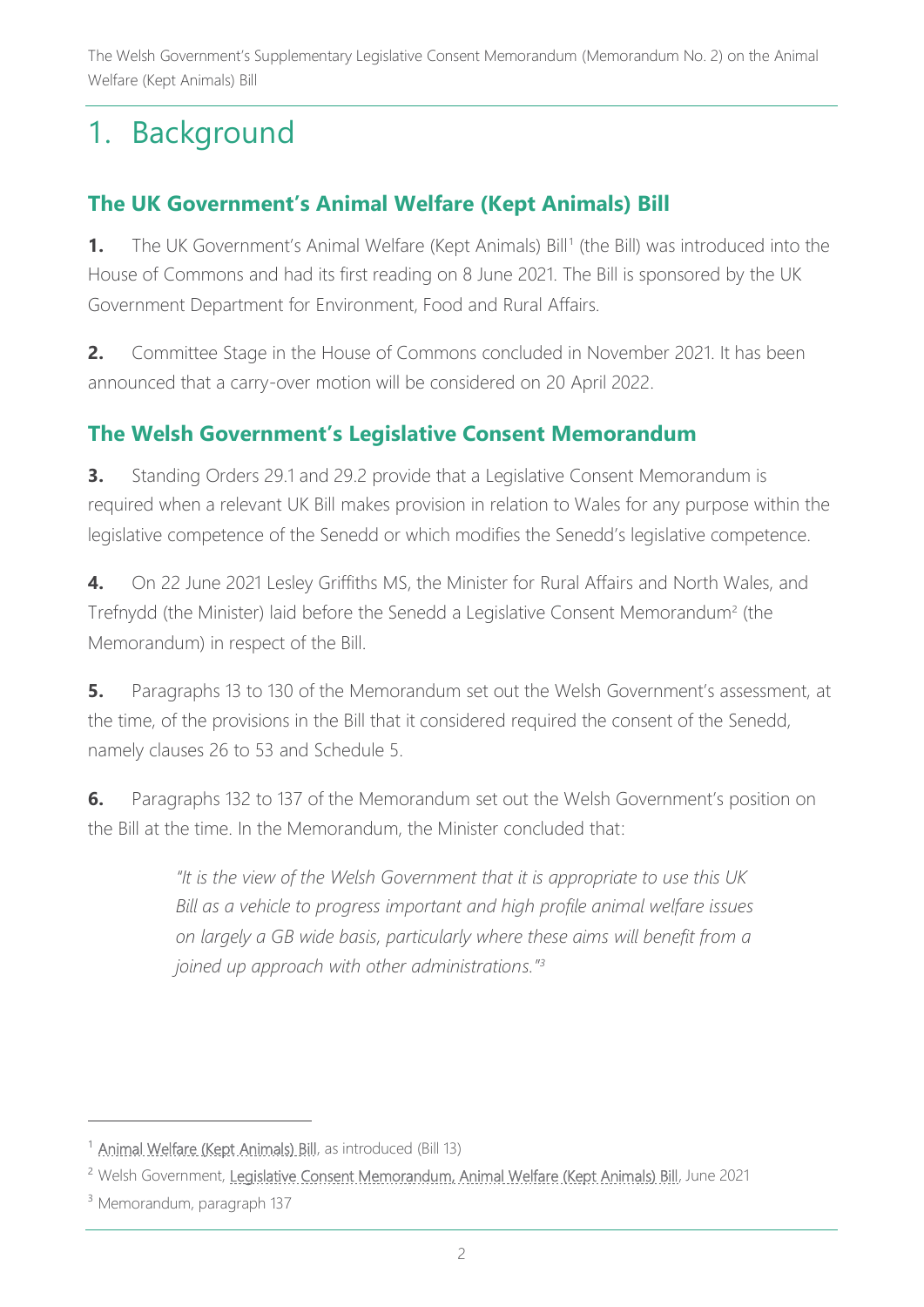# **Summary of our first report**

**7.** We reported on the Memorandum on 19 October 2021 (first report).<sup>4</sup>

**8.** Paragraphs 16 to 26 of our first report set out in detail our consideration of the Memorandum.

**9.** In our first report, we acknowledged the difference in Welsh and UK Government views about the clauses (and Schedules) of the Bill for which the consent of the Senedd should be sought.

**10.** We also noted that the relevant clauses in the Bill for the purpose of the Memorandum contain concurrent plus powers.

**11.** In addition, we discussed, in detail, the Welsh Government's approach to legislating for Wales in this devolved area and our concerns with this approach.

**12.** In total, our first report included three formal conclusions and two recommendations.

**13.** The Minister formally responded to our report on the Memorandum on 24 November 20215

# **The Welsh Government's Supplementary Consent Memorandum (Memorandum No. 2)**

**14.** On 7 January 2022, the Minister laid before the Senedd a Supplementary Legislative Consent Memorandum<sup>6</sup> (Memorandum No. 2) in respect of amendments made to the Bill on 16 and 18 November 2021 during Committee stage in the House of Commons. Clause (and Schedule) numbering referred to in Memorandum No. 2 relates to the version of the Bill as amended in Committee stage in the House of Commons.<sup>7</sup>

<sup>&</sup>lt;sup>4</sup> Legislation, Justice and Constitution Committee, [The Welsh Government's Legislative Consent Memorand](https://senedd.wales/media/q2uayagl/cr-ld14607-e.pdf)um on [the Animal Welfare \(Kept Animals\) Bill,](https://senedd.wales/media/q2uayagl/cr-ld14607-e.pdf) October 2021

<sup>&</sup>lt;sup>5</sup> [Letter from the Minister for Rural Affairs and North Wales, and Trefnydd,](https://business.senedd.wales/documents/s119981/LJC6-15-21%20-%20Paper%2012%20-%20Letter%20from%20the%20Minister%20for%20Rural%20Affairs%20and%20North%20Wales%20and%20Trefnydd%20.pdf) 24 November 2021

<sup>&</sup>lt;sup>6</sup> Welsh Government, Supplementary Legislative Consent Memorandum (Memorandum No. 2), Animal Welfare [\(Kept Animals\) Bill,](https://business.senedd.wales/documents/s123932/Supplementary%20Legislative%20Consent%20Memorandum%20Memorandum%20No.%202%20January%202022.pdf) January 2022

<sup>&</sup>lt;sup>7</sup> [Animal Welfare \(Kept Animals\) Bill,](https://publications.parliament.uk/pa/bills/cbill/58-02/0195/210195.pdf) as amended in Public Bill Committee (Bill 195)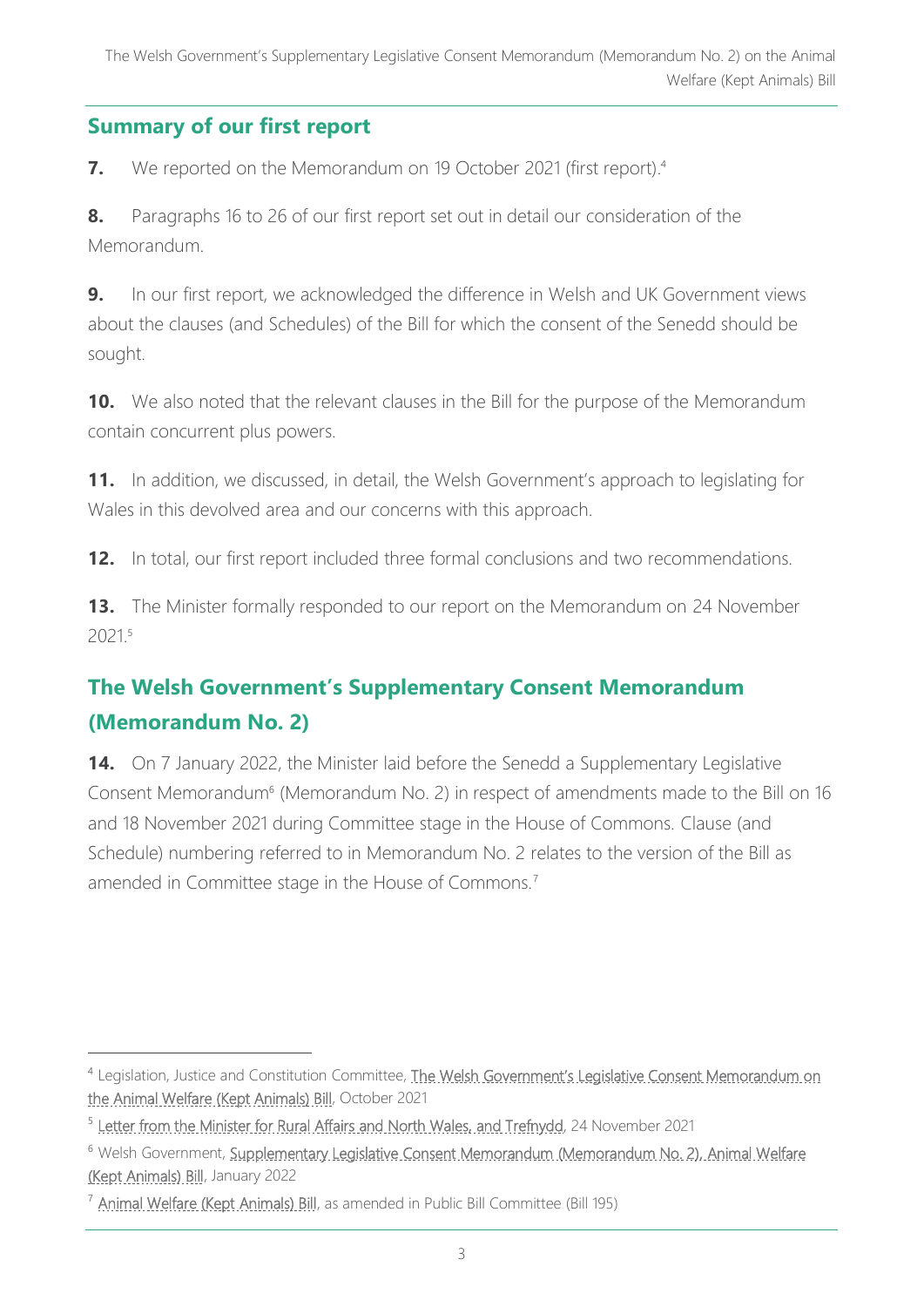**15.** Following our initial consideration of Memorandum No. 2 on 7 February 2022, we wrote to the Minister on 8 February raising concerns with the quality of Memorandum No. 2 and a lack of clarity regarding the information presented within it.<sup>8</sup>

**16.** On 3 March 2022, the Minister laid a revised version of Memorandum No. 2<sup>9</sup> and wrote to us to confirm that the previous version laid on 7 January had been formally withdrawn.<sup>10</sup>

**17.** The Business Committee originally agreed that the **Economy, Trade and Rural Affairs** [Committee](https://senedd.wales/committee/738) and the Legislation, Justice and Constitution Committee should report on Memorandum No. 2 by 3 March 2022.<sup>11</sup> Subsequently, the deadline was extended to 17 March 2022<sup>12</sup> and again further to 31 March 2022.<sup>13</sup>

## **Update on the Welsh Government's position and amendments made to the Bill for which consent is sought since the publication of the Memorandum**

**18.** Paragraphs 14 to 22 and 32 to 37 of Memorandum No. 2 provide an update on the Welsh Government's position since the Memorandum was laid before the Senedd in June 2021.

**19.** Paragraphs 23 to 31 set out the amendments made to the Bill at Commons' Committee Stage for which the Welsh Government considers that the consent of the Senedd is required. The Annex to Memorandum No. 2 sets out the detail of those amendments.

**20.** Amendments have been made to Parts 1 to 4 of, and Schedules 1 to 4 to, the Bill.

### **Changes to Part 1 of the Bill (including Schedules 1 to 4)**

**21.** Part 1 of the Bill, now clauses 1 to 24, relate to primates. Schedules 1 to 4 to the Bill also make provision in relation to primates.

<sup>&</sup>lt;sup>8</sup> [Letter to the Minister for Rural Affairs and North Wales, and Trefnydd,](https://business.senedd.wales/documents/s122798/Supplementary%20Legislative%20Consent%20Memorandum%20Memorandum%20No.2%20Animal%20Welfare%20Kept%20Animals%20Bill.pdf) 8 February 2022

<sup>&</sup>lt;sup>9</sup> Welsh Government, Revised Supplementary Legislative Consent Memorandum (Memorandum No. 2), Animal [Welfare \(Kept Animals\) Bill,](https://senedd.wales/media/gtnmfeii/slcm-ld14758-r-2-e.pdf) March 2022

<sup>&</sup>lt;sup>10</sup> [Letter from the Minister for Rural Affairs and North Wales, and Trefnydd,](https://business.senedd.wales/documents/s123428/LJC6-10-22%20-%20Paper%2014%20-%20Letter%20from%20the%20Minister%20for%20Rural%20Affairs%20and%20North%20Wales%20and%20Trefnydd%20.pdf) 3 March 2022

<sup>&</sup>lt;sup>11</sup> Business Committee, Timetable for consideration: Supplementary Legislative Consent Memorandum [\(Memorandum No. 2\) on the Animal Welfare \(Kept Animals\) Bill,](https://senedd.wales/media/knkibobj/cr-ld14844-e.pdf) January 2022

<sup>&</sup>lt;sup>12</sup> Business Committee, Revised Timetable for consideration: Supplementary Legislative Consent Memorandum [\(Memorandum No. 2\) on the Animal Welfare \(Kept Animals\) Bill,](https://senedd.wales/media/xudm5bvg/cr-ld14958-e.pdf) February 2022

<sup>13</sup> Business Committee, Revised Timetable for consideration: Supplementary Legislative Consent Memorandum [\(Memorandum No. 2\) on the Animal Welfare \(Kept Animals\) Bill,](https://senedd.wales/media/hxkj5idt/cr-ld15001-e.pdf) March 2022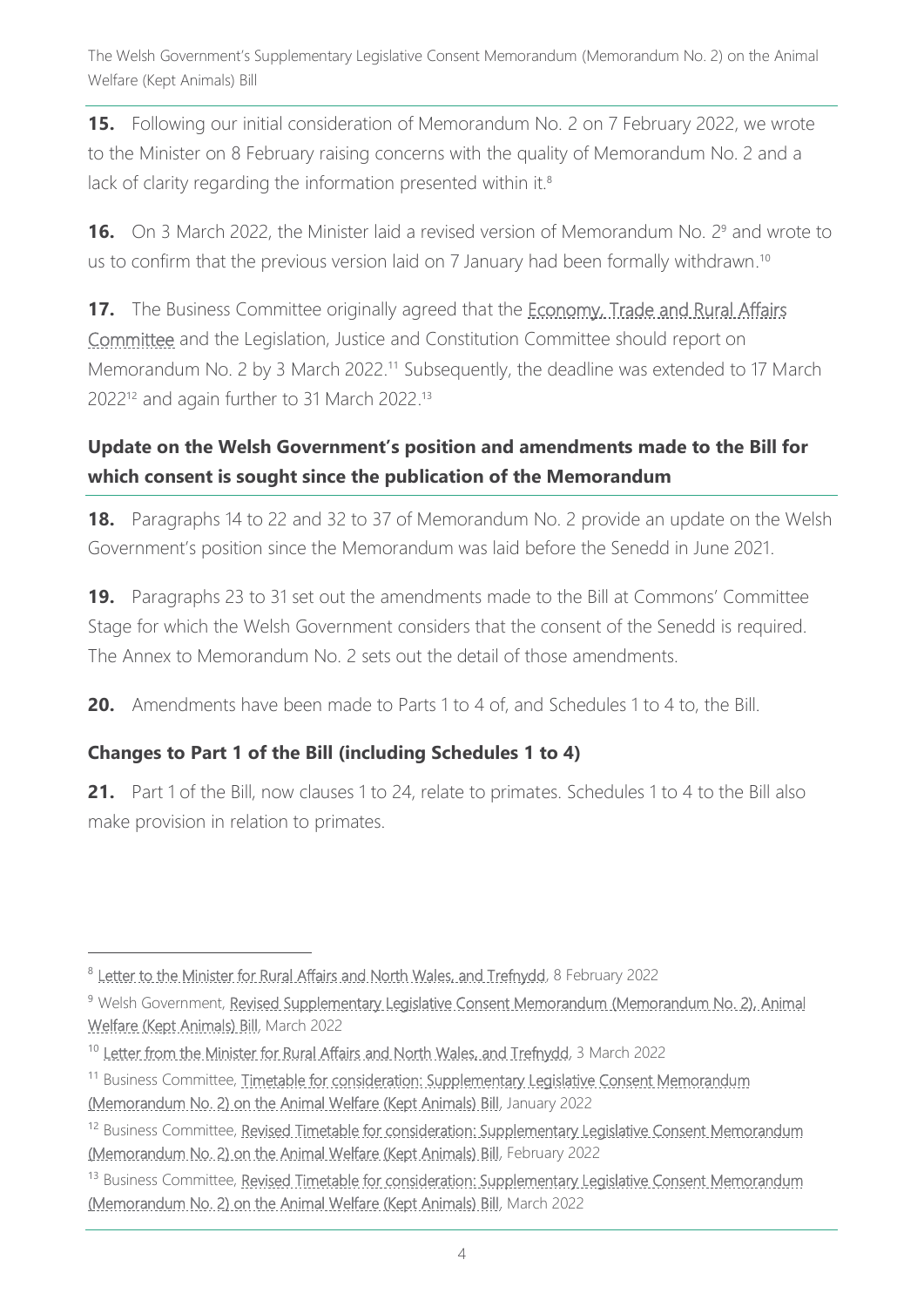**22.** On introduction to the House of Commons, the provisions in Part 1 of the Bill relating to primates applied to England only. As such, none of the clauses in Part 1 previously required the Senedd's consent.

**23.** In the Memorandum laid before the Senedd in June 2021, the Minister said:

*"As currently drafted Part 1 of the Bill (Primates) does not apply to Wales. The Welsh Government is content that these provisions be extended to apply in relation to Wales on the understanding that the Welsh Ministers are given powers in relation to Wales equivalent to those of the Secretary of State in relation to England."<sup>14</sup>*

**24.** At paragraph 15 of Memorandum No. 2 the Minister states:

*"…Part 1 now applies to Wales in line with Welsh Government's request so that powers conferred on the Welsh Ministers in relation to Wales are equivalent to the Secretary of State's powers in relation to England."*

**25.** On pages 4 to 11 and 14 to 16 of Memorandum No. 2, the Minister sets out the amendments made to Part 1 of, and Schedules 1 to 4 to, the Bill.

**26.** In summary, some of the key amendments made to Part 1 of the Bill (and the accompanying Schedules) mean that the Welsh Ministers will be:

- enabled to bring forward secondary legislation in Wales regarding the prohibition on keeping primates without a licence (clause 1);
- **EXED** required to make regulations which specify licensing standards for the care and management of primates (clause 3);
- **•** enabled to issue quidance to local authorities in respect of the exercise of their functions under Part 1 of the Bill (clause 20);
- enabled to make regulations to amend Part 1 of the Bill so that it applies to other kinds of wild animal (clause 22).
- **27.** In Memorandum No. 2 the Minister states:

*"The inclusion of Wales within the Bill, as published, will enable Welsh Ministers to bring forward a licensing scheme in relation to the keeping of a* 

<sup>14</sup> Memorandum, paragraph 133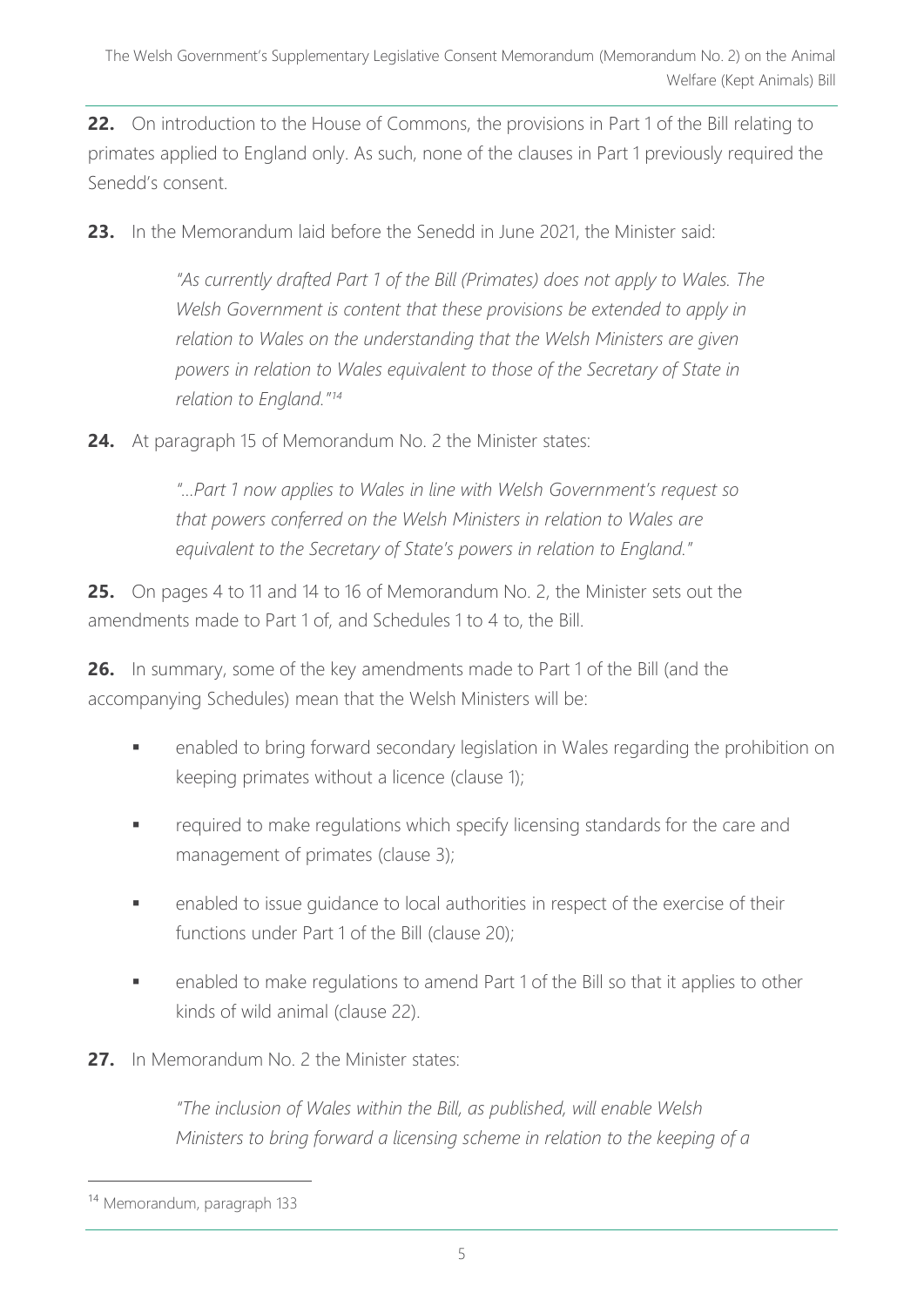*primate in a domestic setting and empower Local Authorities to enforce any new animal welfare legislation in line with the Animal Welfare Act 2006, which is fully devolved to Wales.* 

*The inclusion of Wales will also negate any licensing disparity between England and Wales and benefit enforcement along the borders of any new licensing requirements." 15*

## **Changes to Part 2 of the Bill**

**28.** Part 2 of the Bill, now clauses 25 to 39, relates to dogs attacking or worrying livestock.

**29.** In the Memorandum, the Minister said that the Welsh Government considered that Part 2 of the Bill makes provision with regard to devolved matters and, as such, Part 2 required amendment to reflect this position. 16

**30.** Previously numbered clause 38 of the Bill (regulations under Part 2) has been removed from the Bill and newly numbered clause 38 (general interpretation, which was previously clause 40) has been amended to add definitions of "enclosed deer" and "enclosed wild boar", while also making changes to the definition of "livestock". The Minister considers that the amendments made to clause 38 make provision with regard to a devolved matter.

**31.** At paragraphs 17 to 20 of Memorandum No. 2 the Minister sets out that her request to the Secretary of State for Environment, Food and Rural Affairs seeking amendments to clauses 37, 38, 50 and 51 to the effect that powers are conferred on the Welsh Ministers in relation to Wales were refused. The Minister states:

> *"…the Secretary of State for EFRA responded confirming the view that the provisions in Part 2 relate to a reserved matter in that they fall within the 'dangerous dogs and dog dangerously out of control reservation' (paragraph 44 to Schedule 7A to [the Government of Wales Act 2006] and has not agreed to amend the clauses in the way requested. (…)*

*At this stage, Welsh Government is minded to recommend to the Senedd that the Legislative Consent Motion is denied in part, in relation to Part 2: Dogs Attacking or Worrying Livestock." 17*

<sup>15</sup> Memorandum No. 2, paragraph 24, page 4

<sup>16</sup> Memorandum, paragraph 133

<sup>17</sup> Memorandum No. 2, paragraphs 18 and 20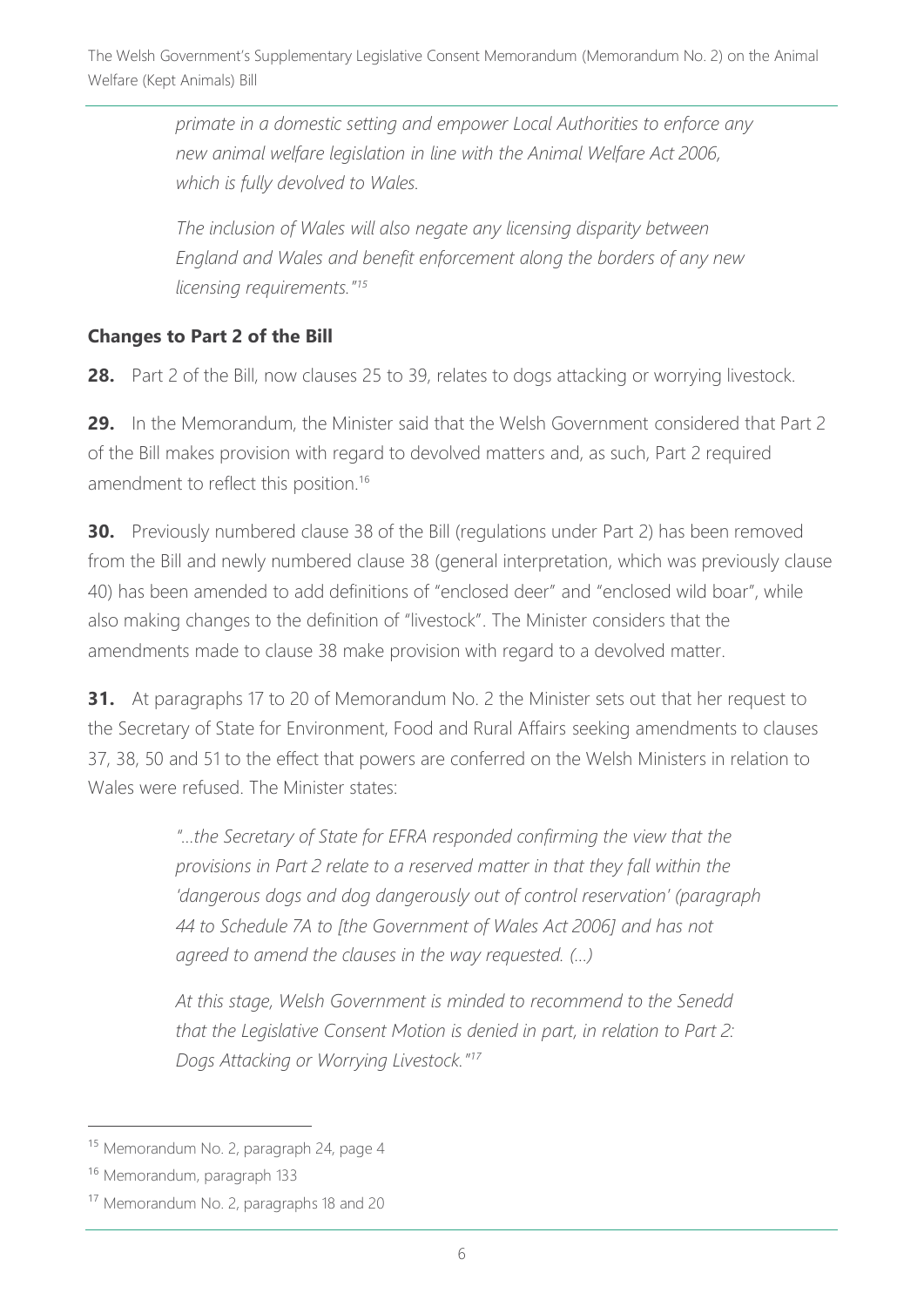**32.** In her letter to us on 3 March 2022, the Minister said:

*"...I am still awaiting a response from [the] Defra Ministers as to why they*" *consider they cannot confer powers in the Bill in relation to the definition of livestock which is devolved to Wales."<sup>18</sup>*

#### **Changes to Part 3 of the Bill**

**33.** Part 3 of the Bill, now clauses 40 to 49, makes other provisions about kept animals.

**34.** The Minister considers that amendments made to clauses 40, 42, 45, 46, 48 and 49 require the Senedd's consent.

**35.** In summary, some of the key alterations to Part 3 of the Bill are as follows:

- the amendments made to clause 42 will enable regulations under section 12(1) of the *Animal Welfare Act 2006* to amend or revoke instruments made under section 2(2) of the *European Communities Act 1972* (the 1972 Act), and will enable regulations under section 13 of the same 2006 Act to make consequential amendments or revocations of retained direct EU law made under the 1972 Act;
- the amendments made to clause 45 make changes to regulations<sup>19</sup> made by the Welsh Ministers in 2011 regarding the trade in animal and related products and restrict the number of dogs, cats and ferrets that may enter Great Britain in a noncommercial motor vehicle to three;
- the amendments made to clause 46 widen the regulation-making power as originally drafted so that such regulations may contain exemptions and may make provision about permits;
- the amendments made to clause 49 create new concurrent functions.

**36.** As regards the concurrent functions, at paragraphs 21 and 22 of Memorandum No. 2 the Minister states:

> *"Under Part 3, Clause 49 of the Bill defines an" appropriate national authority." In the Bill, as introduced, that clause (which was then clause 48) specified that the "appropriate national authority" for Wales for the purpose*

<sup>&</sup>lt;sup>18</sup> Letter from the Minister for Rural Affairs and North Wales, and Trefnydd, 3 March 2022

<sup>&</sup>lt;sup>19</sup> [The Trade in Animals and Related Products \(Wales\) Regulations 2011](https://www.legislation.gov.uk/wsi/2011/2379/contents/made)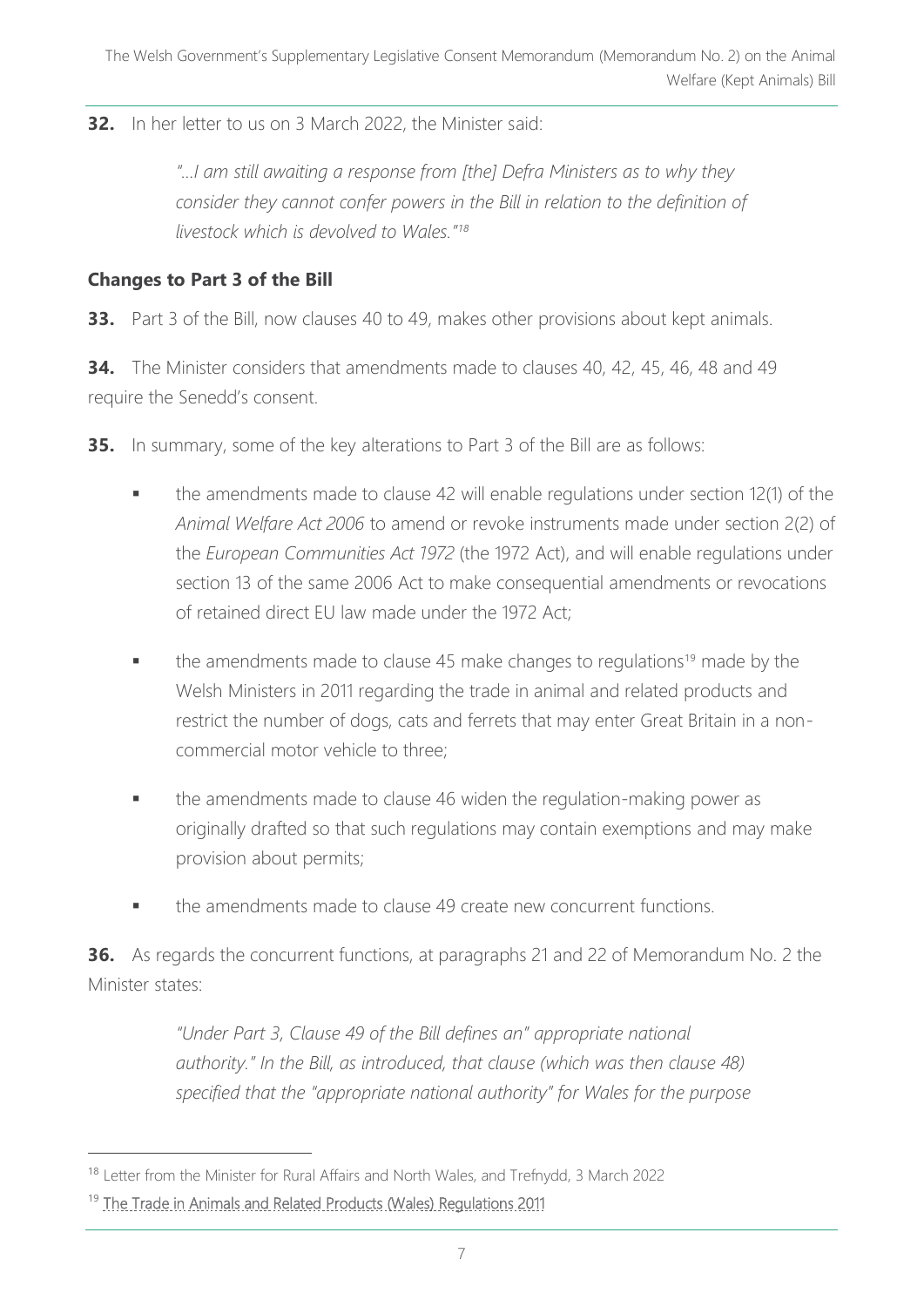> *of Part 3 regulations is (1) the Welsh Ministers or (2) the Secretary of State acting with Welsh Ministers consent. This creates concurrent functions. (…)*

*Welsh Government would ordinarily not wish to see the creation of new concurrent functions. The nature of Clause 41 (Export of livestock) and Clause 46 (Importation of dogs, cats and ferrets) is such that a GB-wide approach is likely to be considered appropriate for reasons of consistency and practicality to ensure a uniformed approach to export and import controls at borders. Having an approach that differs for Wales, or any other part of GB, would potentially cause difficulties for animal owners/keepers and enforcement agencies."*

#### **Changes to Part 4 of the Bill**

**37.** Part 4 of the Bill, now clauses 50 to 55, makes general provisions.

**38.** The Minister considers that amendments made to clauses 50, 52 and 53 require the Senedd's consent.

**39.** Clause 50 has been amended to provide the Welsh Ministers with a regulation-making power to make provision consequential on any provision in Parts 1 and 3 of the Bill as it applies to Wales, so long as such provision is within the legislative competence of the Senedd.

**40.** In Memorandum No. 2 the Minister states:

*"The amendments to Clause 50 confer concurrent functions on the Welsh Ministers in relation to legislative functions under Part 3 (i.e. Clauses 41 and 46) and provide that devolved authorities' powers are limited by reference to devolved legislative competence.*

*"Appropriate national authority" is defined in Clause 49 as, in relation to Wales, the Welsh Ministers or the Secretary of State acting with the consent of the Welsh Ministers.*

*Consequently, any regulations made under Clauses 41 and 46 would need to be within the legislative competence of the Senedd (which is already the case). The Secretary of State may make regulations with the consent of the*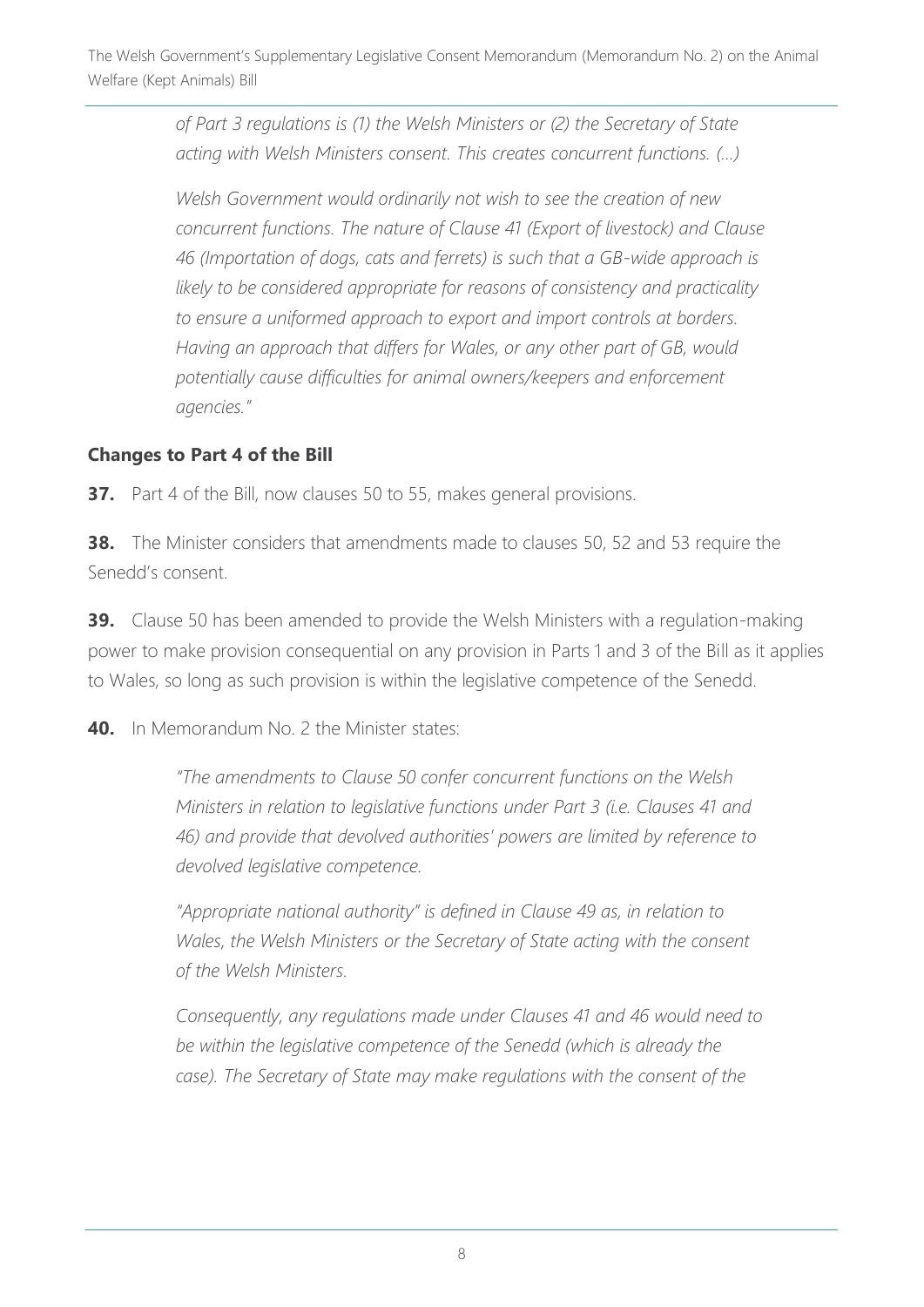*Welsh Ministers, providing those regulations are within the devolved competence of the Welsh Ministers." 20*

**41.** Clause 52 introduces a new provision for the making of regulations under the Bill, once enacted.

**42.** Clause 52 makes provision for regulations made under the Bill, except for those made under clause 53 (commencement). It specifies the statutory instruments, made by the Welsh Ministers, which need to follow the affirmative resolution procedure (see clause 52(9)). These are regulations made under:

- $\blacksquare$  clause 3(1) or (3)(b),
- clause 22,
- Part 3, other than those made by virtue of clause 46(3)(c), or
- **■** clause 50 that amend, repeal or revoke provision made by primary legislation or retained direct principal EU legislation.

**43.** Clause 52(10) confirms that any other statutory instrument made by the Welsh Ministers containing regulations are to follow the negative procedure.

**44.** In Memorandum No. 2 the Minister states in relation to clause 52:

*It provides that a power to make regulations under the Bill (except for regulations under clause 53: Commencement) also includes a power to make different provision for different purposes, different provision for different areas, consequential, incidental, supplementary, transitional, transitory or saving provision. Under this Clause, where the Welsh Ministers have a power to make regulations under the Act, they are able to exercise the above powers.*

*The amendments also set out the procedure for making regulations and specify that, any regulations made under Clause 3(1) or 3(3), (Licensing standards and other requirements) 22 (power to extend Part 1), Part 3 (Other provisions about Kept Animals) or Clause 50 (power to make consequential provision) that amend, repeal or revoke provision made by primary*  legislation or retained EU legislation is subject to the Affirmative procedure of

<sup>&</sup>lt;sup>20</sup> Memorandum No. 2, paragraph 27, page 13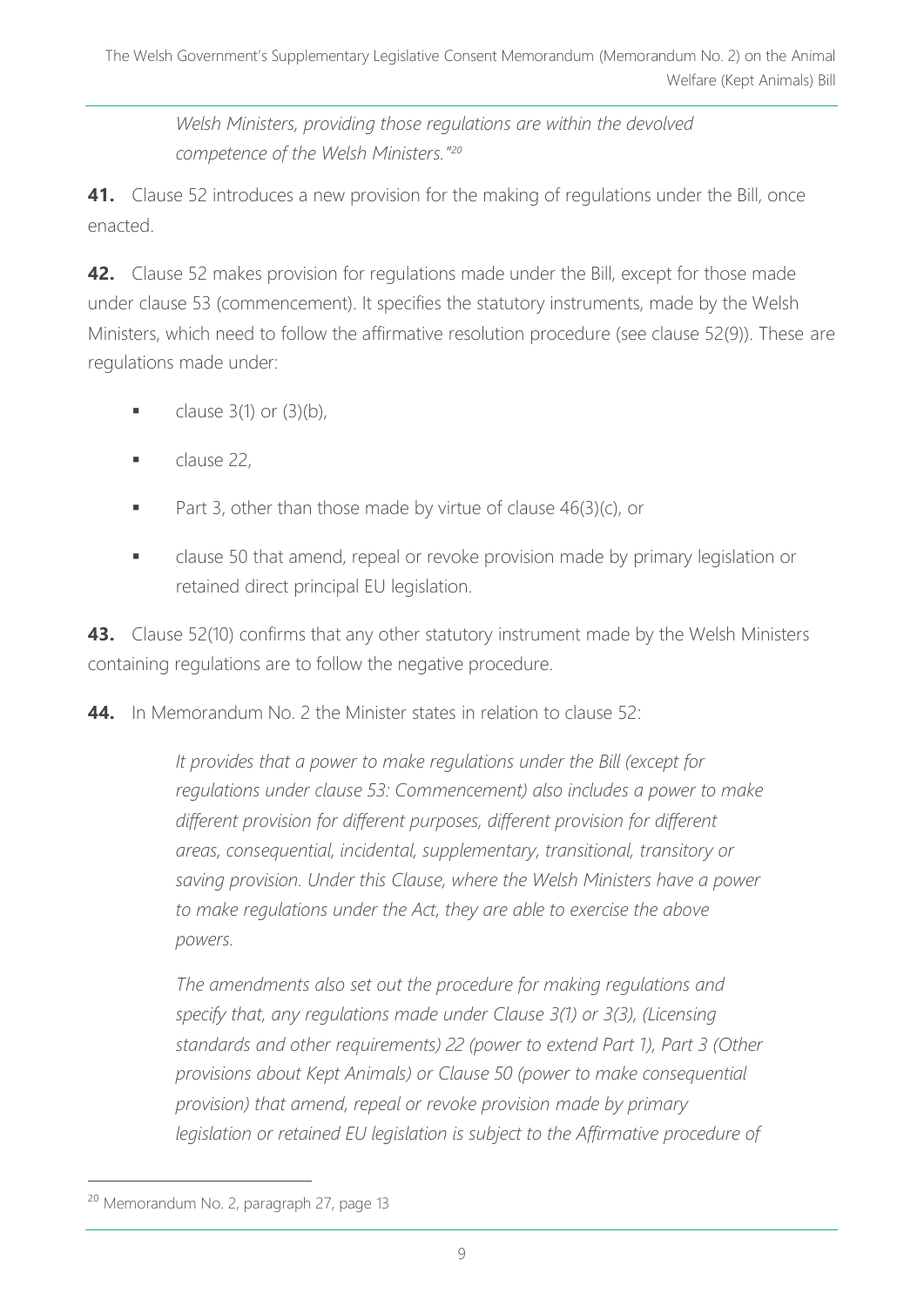> *Senedd Cymru. All other regulations under the Bill are made by the negative procedure."<sup>21</sup>*

**45.** Amendments made to clause 53 of the Bill confer on the Welsh Ministers the power to commence Part 1 of the Bill in relation to Wales.

**46.** As referenced above in paragraphs 35 and 36, the amendments made to clause 49 of the Bill create concurrent functions. At paragraph 21 of Memorandum No. 2 the Minister states:

> *"Consequently, Welsh Government requested a 'carve out' for the need for Minister of the Crown consent if the Senedd proposed to remove any concurrent powers in a future Senedd Bill. Clause 51 is a new clause which provides the 'carve out' amending Schedule 7B to the Government of Wales Act 2006 so as to dis-apply certain restrictions in that Schedule in relation to functions conferred by or under the Bill. The provisions in Clause 51 relate to matters which are reserved by virtue of (Paragraph 7 of Schedule 7B to GOWA. Therefore, it is the Welsh Government's view that consent is not required in respect of Clause 51." 22*

# **Update on the Welsh Government's overall position since the publication of the Memorandum**

**47.** At paragraphs 36 and 37 of Memorandum No. 2 the Minister states:

*"Subject to the final outcome of negotiations with the UK Government, the Welsh Government considers it appropriate to use this UK Bill as a vehicle to progress important and high profile animal welfare policies on, largely, a GB wide basis, particularly where these aims will benefit from a joined up approach with other governments on enforcement.*

*The Bill will also provide clarity for the Courts and the public alike and it is a timely opportunity to take these important policy and legislative changes forward."*

<sup>21</sup> Memorandum No. 2, paragraph 27, pages 13-14

<sup>22</sup> Memorandum No. 2, paragraph 22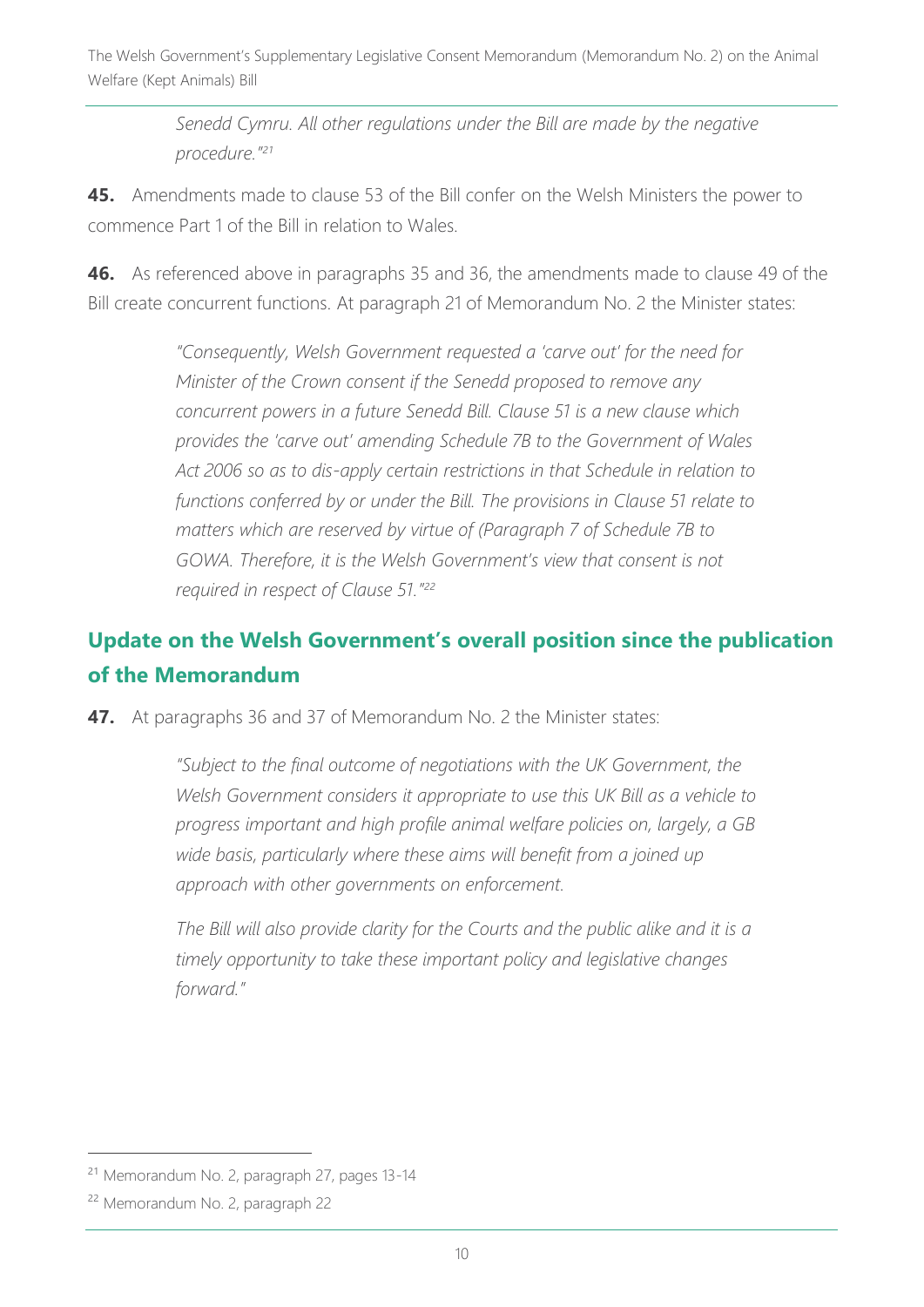# 2. Committee consideration

- **48.** We considered Memorandum No. 2 at our meeting on 21 March 2022.<sup>23</sup>
- **49.** We agreed our report on 28 March 2022.<sup>24</sup>
- **50.** This report should be read along with our first report.

#### **Our view**

#### **General comments**

**51.** We note the position of the Minister as set out in Memorandum No. 2 with regards to amendments made to the Bill which are relevant to a devolved purpose.

**Conclusion 1.** While we agree with the Minister's assessment and that all clauses and amendments listed in Memorandum No. 2 relate to a devolved purpose, we also believe that the Senedd's consent is required for clause 51 of the Bill.

**52.** We also note the Minister's reasons for making further provision for Wales in clauses 1 to 24, 38, 40, 42, 45, 46, 48 to 50, 52, and 53, and Schedules 1 to 4, and our views are expressed in more detail in the following paragraphs.

**53.** In our first report we expressed concerns with the Minister's approach to using a UK Bill to make provision for Wales. In so doing, we drew attention to similar concerns raised by our predecessor committee when it examined legislative consent memoranda for other animal welfare related UK Bills in the Fifth Senedd.

**54.** At conclusion 1 in our first report we highlighted that we shared the concerns raised by our predecessor committee, and that it is disappointing that the newly formed Welsh Government has continued with a sub-optimal trend of relying on the UK Government and UK Parliament to legislate in this priority policy area. On this matter, our position is unchanged.

**55.** In our first report we also noted that, on introduction to the UK Parliament, the Welsh Government considered that three of the four parts to the Bill made provision in a devolved

<sup>&</sup>lt;sup>23</sup> [Legislation, Justice and Constitution Committee,](https://business.senedd.wales/ieListDocuments.aspx?CId=725&MId=12647&Ver=4) 21 March 2022

<sup>&</sup>lt;sup>24</sup> [Legislation, Justice and Constitution Committee,](https://business.senedd.wales/ieListDocuments.aspx?CId=725&MId=12648&Ver=4) 28 March 2022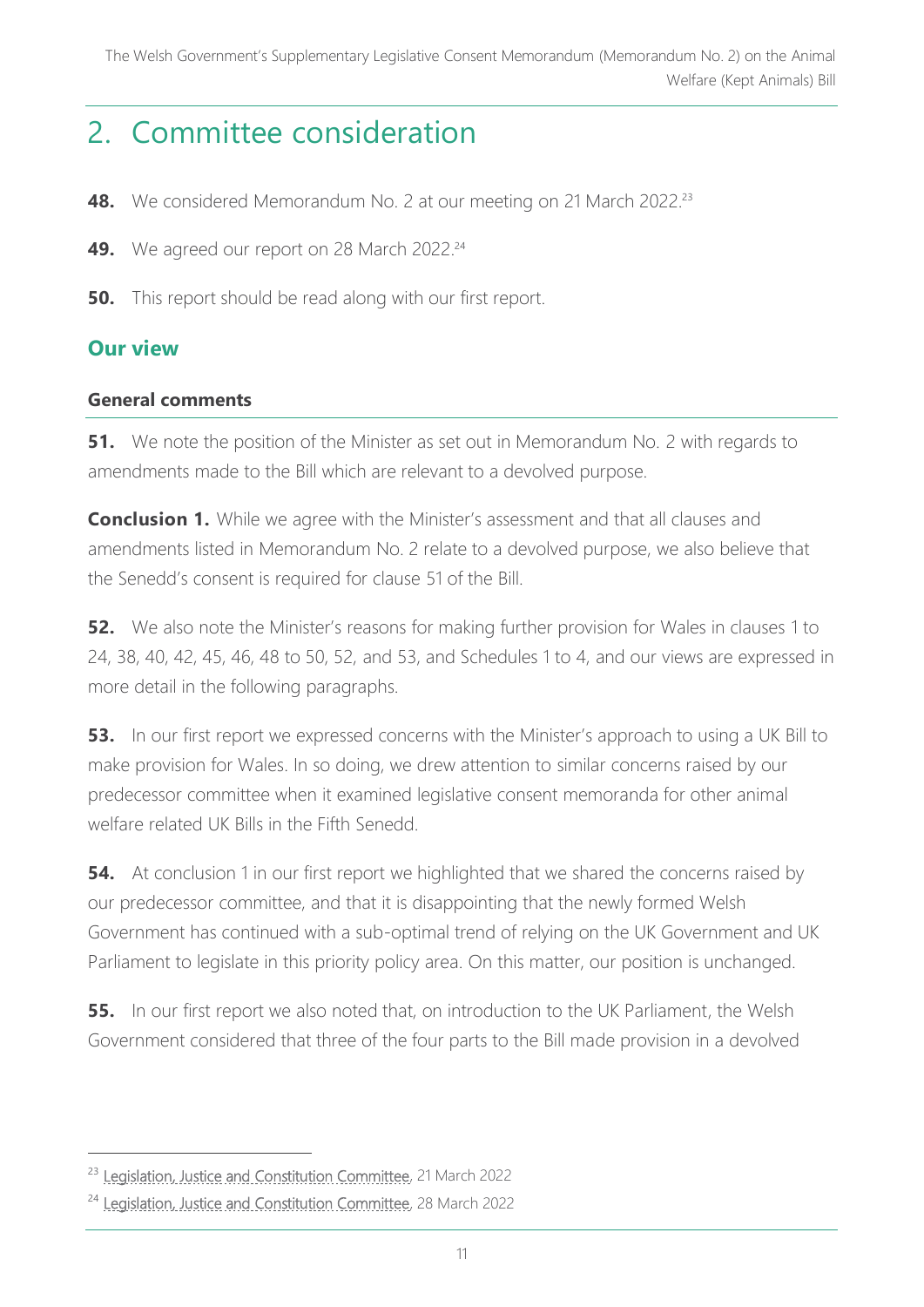area, and that the Welsh Government was seeking amendments to the Bill to the effect that the only other remaining part – Part 1 – also be extended to apply in Wales.

**56.** At paragraph 21 and in conclusion 2 of our first report we highlighted our concerns with the Minister's approach to using, so extensively, a UK Bill, particularly as regards the bypassing of the Senedd's scrutiny procedures. We concluded that the Minister's reasoning set out in the Memorandum was regrettable. On this matter, our position is also unchanged.

**57.** At paragraph 4 of Memorandum No. 2, the Minister notes that "it was not possible to lay this LCM within the normal two weeks prescribed in [Standing Order 29], owing to the volume and complexity of the amendments tabled".

**58.** Standing Order 29.2 requires the Welsh Government to lay a legislative consent memorandum normally no later than two weeks after relevant provisions have been proposed in a Bill or by amendment. In this instance it has taken much longer than this.

**Conclusion 2.** The amendments detailed in Memorandum No. 2 were tabled in the House of Commons on 10 November 2021. A version of Memorandum No. 2 suitable for scrutiny was not laid before the Senedd until 3 March 2022. This is not acceptable. It has hampered the ability of Senedd Members to scrutinise the amendments in a timely and meaningful way.

**59.** We will draw our concerns to the attention of the Senedd's Business Committee.

## **Specific comments regarding amendments made to Part 1 of the Bill (and accompanying Schedules)**

**60.** As highlighted above, we note that yet again the Minister has requested that more provisions in the Bill, namely Part 1 and Schedules 1 to 4, be made applicable to Wales during the amending stages as the Bill progresses through the UK Parliament.

**61.** We do not wish to comment on the policy merits – or otherwise – of the application of Part 1 of the Bill to Wales. However, we must reiterate our concerns with the Minister's approach of using a UK Bill to legislate on a Welsh Government priority policy area.

**62.** This is particularly unsatisfactory as clause 22 provides the Welsh Ministers with an enabling Henry VIII power such that Part 1 of the Bill may be amended by regulations to extend its application to different wild animals without a role for the Senedd in determining whether such an extension in policy is needed .

**Recommendation 1.** The Minister should, at the earliest opportunity and in advance of the Senedd's debate on the relevant consent motion, provide full details of how the regulation-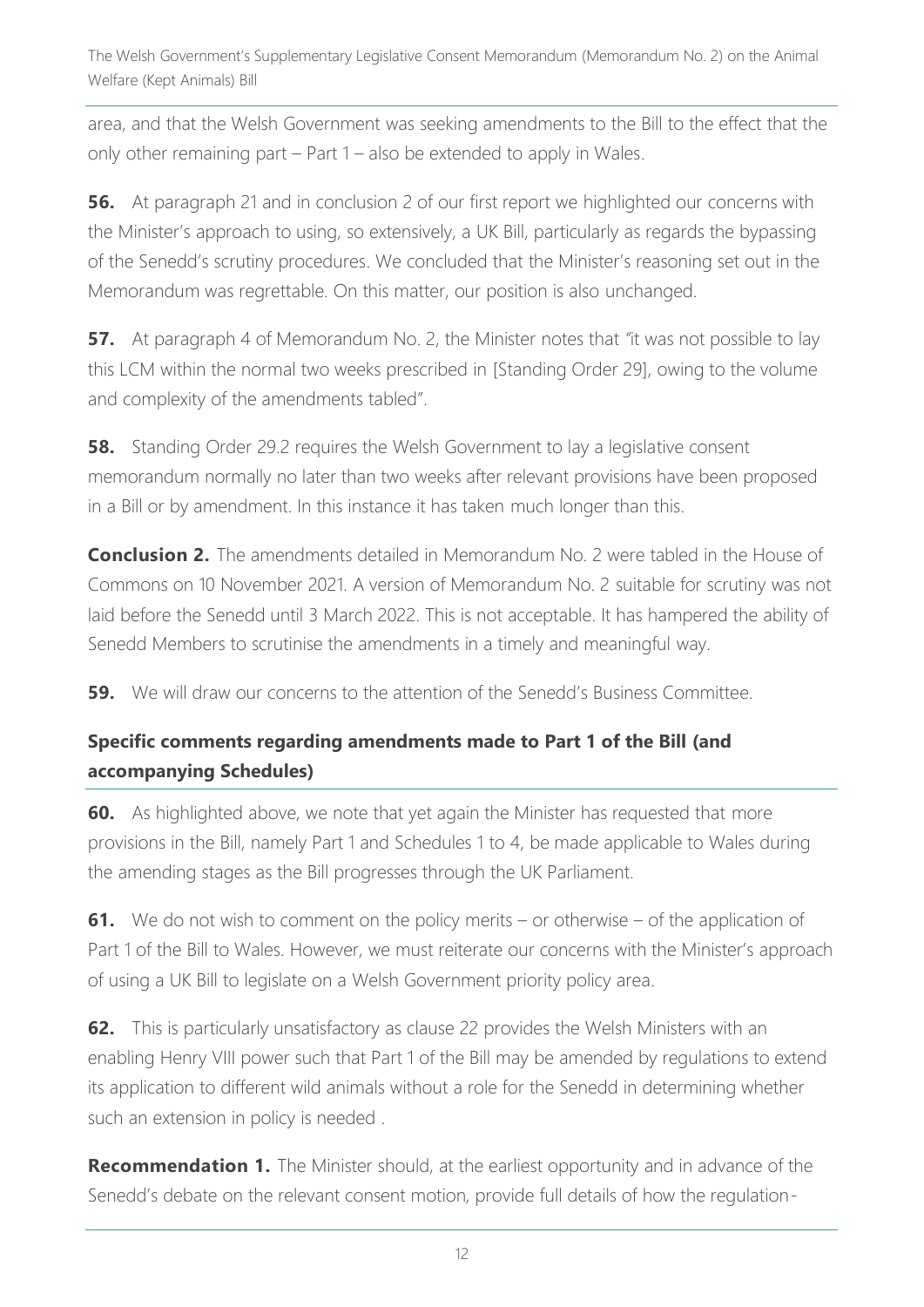making power in clause 22 of the Bill may be used, and whether the Welsh Government is already considering the application of this legislation to other wild animals.

**63.** The powers the Minister has requested in Part 1 of the Bill will provide for a licensing scheme for the keeping of primates in Wales. We acknowledge that the Minister has also succeeded in securing the power to commence the application of Part 1 in Wales. From our experience, seeking to secure such commencement powers is not an objective that has been consistent across the Welsh Ministers as they have chosen to opt in to UK Bills. See, for example, the pursuit of provisions, and amendments to provisions, in the Building Safety Bill.<sup>25</sup>

**64.** However, by securing the ability to commence these provisions in Wales, presumably at a time of the Minister's choosing, the Minister's justification for pursuing these provisions in a UK Bill (to ensure the alignment of enforcement procedures across England and Wales) is lessened. If either of the UK or Welsh Governments commence the Part 1 provisions ahead of the other, one consequence is that there may not be cross-border alignment for some time. In addition, cross-border alignment may not be achieved if the regulation-making powers in Part 1 are exercised differently by the Welsh Ministers and the Secretary of State. We do not make these observations as a criticism. Such outcomes are inevitable when the governments of the UK are entitled to legislate for their respective countries.

**Conclusion 3.** The Minister's justification for pursuing these provisions regarding the keeping of primates in a UK Bill for reasons of ensuring the alignment of enforcement procedures across England and Wales is, in our view, weak. We also consider that the use of a separate Welsh Bill would not be a barrier to cross-border alignment, should that be considered appropriate. The Minister should be more mindful about using cross-border alignment as a justification for pursuing provisions in a UK Government proposed Bill when the provisions in that Bill will themselves permit divergence .

**65.** We note that the extension of the provisions in Part 1 and Schedules 1 to 4 of the Bill also provide the Welsh Ministers with new regulation-making powers, in clauses 3 and 22, and in paragraphs 1 and 3 of Schedule 1.

**66.** We acknowledge that, before making regulations under clause 3 (which set the standards for the care and management of primates to be kept under licences), the Welsh Ministers must consult such persons as the Welsh Ministers consider appropriate.

<sup>&</sup>lt;sup>25</sup> [Legislative Consent: Building Safety Bill](https://business.senedd.wales/mgIssueHistoryHome.aspx?IId=37776)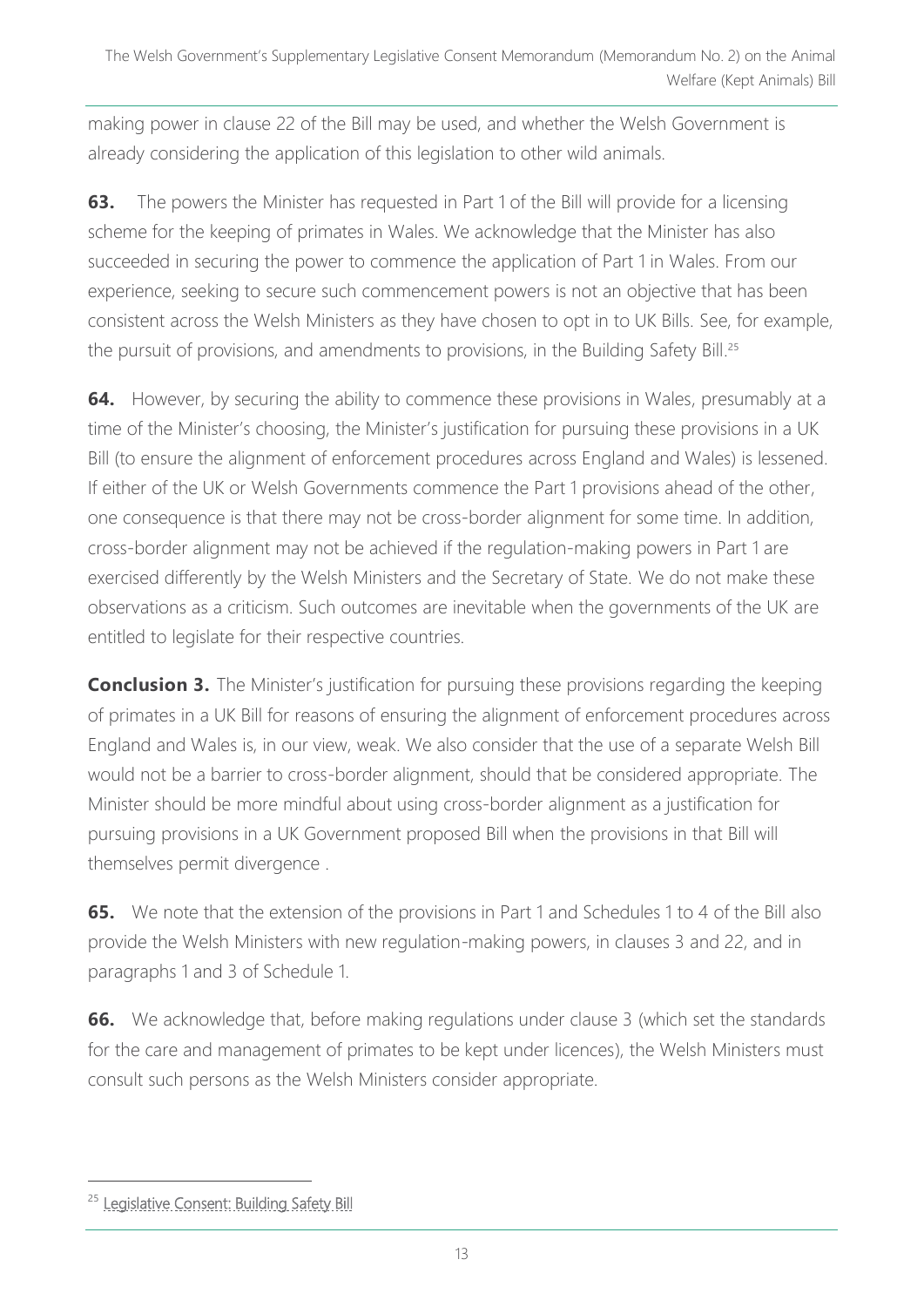**67.** As stated above in paragraph 62, the regulation-making power provided to the Welsh Ministers in clause 22 is very broad. We note that such regulations are to follow the affirmative procedure.

**Conclusion 4.** While we acknowledge that the Welsh Ministers must consult such persons as they consider appropriate before exercising the power in clause 22, this is not an adequate or appropriate substitute for the comprehensive Senedd scrutiny that would take place if such proposals were included in a Welsh Bill.

#### **Specific comments regarding amendments made to Part 2 of the Bill**

**68.** We note the amendments made to clause 38 of the Bill.

**69.** As mentioned earlier in the report in commentary relating to Part 2 of the Bill, we acknowledge that there is a difference in opinion between the Welsh and UK Government's regarding whether Part 2 of the Bill makes provision relating to a devolved matter.

**70.** As highlighted above in conclusion 1, we agree with the assessment of the Welsh Government in this regard.

**71.** The dispute between the Governments is unfortunate, to say the least. We acknowledge that the Minister awaits further information from the UK Government as to its interpretation of why the relevant provisions in Part 2 of the Bill relate to reserved matters. While we hope that positive intergovernmental discussions will now follow and that the matter is resolved soon, we are unclear whether the disagreement has been pursued through the new intergovernmental structures as per the outcome of the Intergovernmental Relations Review.

**Recommendation 2.** The Minister should, in advance of the debate on the relevant legislative consent motion, confirm whether the disagreement as regards Part 2 of the Bill has been raised and discussed within the new intergovernmental structures and, if not, the Minister should confirm:

- how she will raise the matter within the relevant new intergovernmental structures, and
- whether she will raise a dispute through the new intergovernmental dispute resolution process and, if not, why not.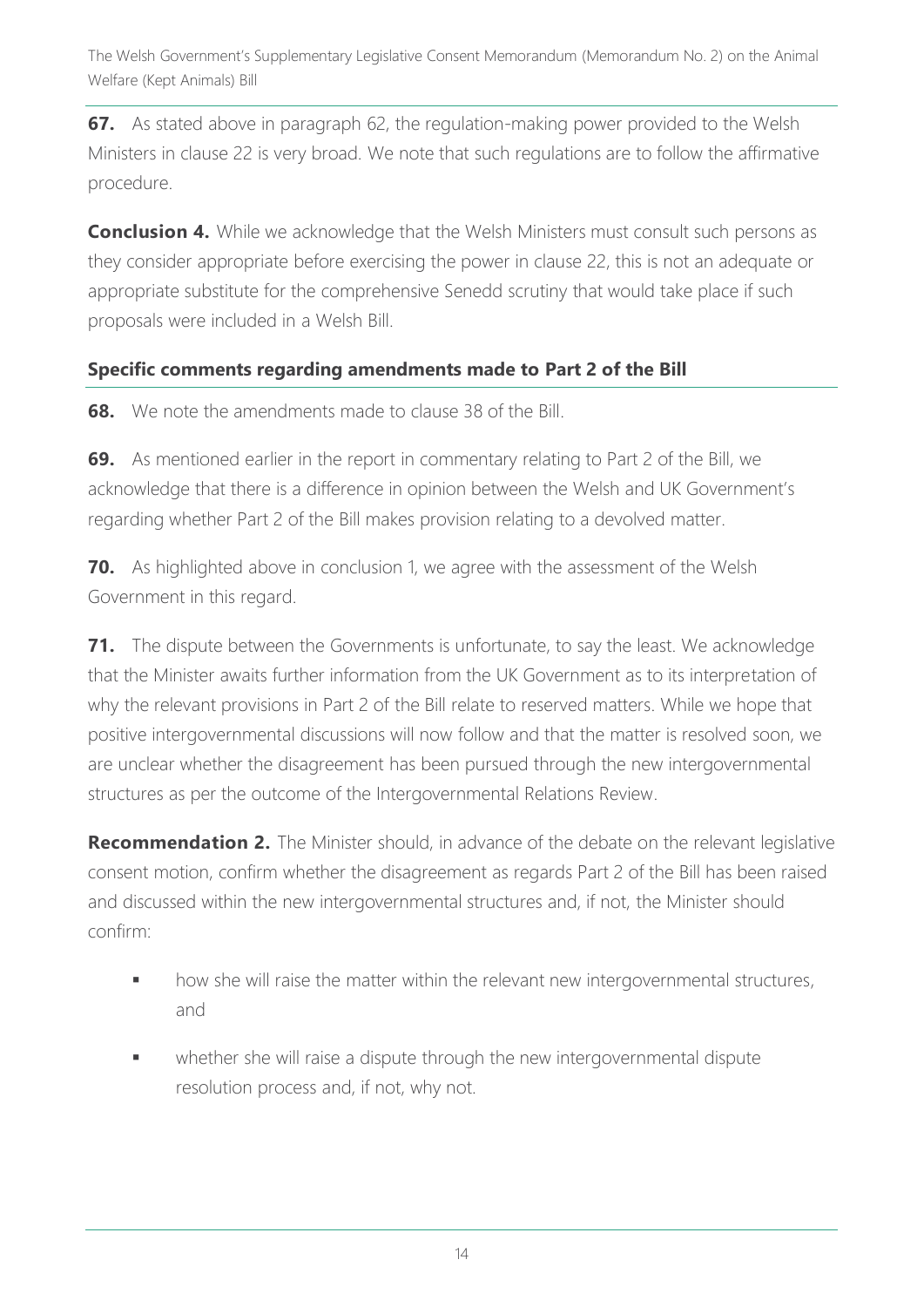#### **Specific comments regarding amendments made to Part 3 of the Bill**

**72.** We note that amendments have been made to clauses 40, 42, 45, 46, and 49 of the Bill.

**73.** Recommendation 2 in our first report asked that the Minister provide us with further detail on the Welsh Government's analysis of clause 46 of the Bill given the UK Government's intention to use the powers in the clause to make regulations for the purpose of meeting WTO obligations. We also asked the Minister to confirm whether she was aware of the UK Government's proposals in this regard and whether she was supportive of this approach.

**74.** In response, the Minister told us that proposals to introduce future measures in regulations will be considered in more detail at that stage. We acknowledge that the Minister has confirmed that an impact assessment, which would include appraisal of any WTO implications, would need to be considered in respect of the detailed proposals and this would be undertaken at a Great Britain level before introducing any restrictions via regulations. We also acknowledge that the Minister has stated that proposals in respect of secondary legislation would be subject to consultation and/or further stakeholder engagement before being introduced<sup>26</sup>

**75.** We note that clause 48 is a new clause in the Bill which amends the *Animal Welfare Act 2006* to extend provisions about time limits and inspectors to provisions in regulations under that Act, as well as provisions under the Act itself.

**76.** In particular, we note that amendments made to clause 49 create new concurrent functions.

**77.** Our concerns with the creation of new concurrent powers, including both our principled concerns with the Secretary of State having the ability to exercise regulation-making powers in devolved areas as well as the practical impact this on the Welsh Ministers seeking to make regulations in the future, are well known to the Welsh Government. The Welsh Government is also aware that bringing forward its own primary legislation would act as a significant remedy to such issues.

**78.** We acknowledge the Minister's statement that the Welsh Government would ordinarily not wish to see the creation of new concurrent functions. We further acknowledge that, through clause 51, the Minister has secured a further amendment to the Bill so as to dis-apply certain

<sup>&</sup>lt;sup>26</sup> Letter from the Minister for Rural Affairs and North Wales, and Trefnydd, 24 November 2021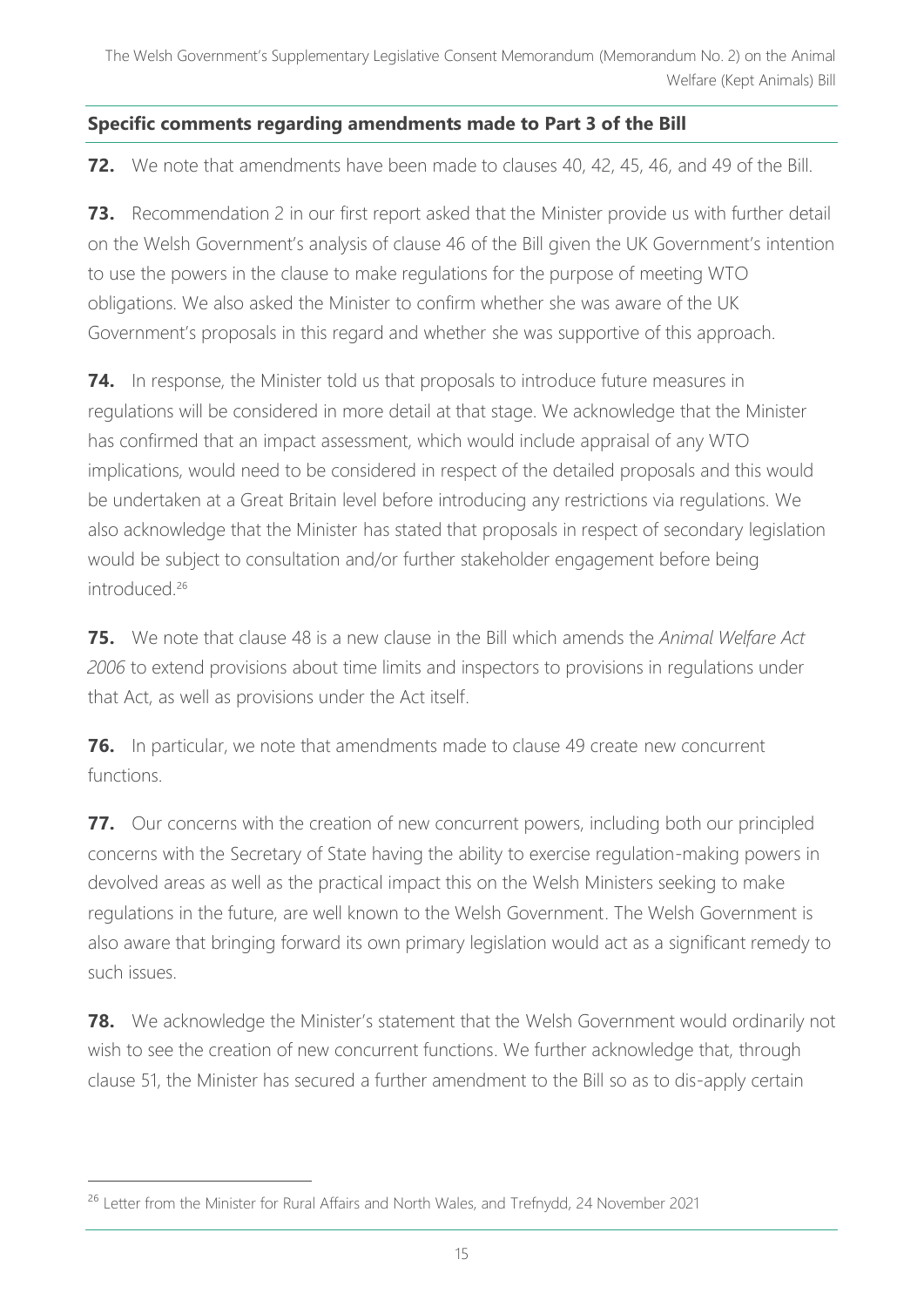restrictions in Schedule 7B to the 2006 Act in relation to functions conferred by or under the Bill (see next section for more detail).

#### **Specific comments regarding amendments made to Part 4 of the Bill**

**79.** We note that amendments to Part 4 of the Bill detailed in Memorandum No. 2 provide the Welsh Ministers with new regulation-making powers in clauses 50 and 53.

**80.** In particular, we note that clause 50 contains a broad Henry VIII power that may be exercised, by virtue of the amendments, concurrently by the Welsh Ministers and the Secretary of State. Regulations made under clause 50 may amend, repeal or revoke provision made by or under primary legislation or retained direct EU legislation passed or made before the end of the session in which the Bill is passed.

**81.** As we state above in paragraph 77 the Welsh Government is well-aware of our concerns as regards concurrent powers in UK Bills.

**Conclusion 5.** We are unclear as to how the clause 50 powers may be used. This not only heightens our concerns with clause 50 itself, it also further supports the argument that the Welsh Government should have brought forward its own Bill which would have been subject to thorough, line-by-line scrutiny by the Senedd.

**Recommendation 3.** The Minister should, at the earliest opportunity and in advance of the Senedd's debate on the relevant consent motion, provide full details of how the regulationmaking powers in clause 50 of the Bill may, and are likely, to be used.

82. As regards clause 51 of the Bill, we acknowledge that the Minister has been successful in securing a 'carve out' as regards the need for Minister of the Crown consent in the future in respect of the consenting arrangements in Schedule 7B to the 2006 Act. This is to be welcomed.

83. However, as referenced above in conclusion 1, we are unclear why the Minister is of the view that the Senedd's consent is not needed for clause 51 of the Bill.

**Conclusion 6.** Clause 51 amends Schedule 7B to the 2006 Act and modifies the legislative competence of the Senedd. As such we believe that, in accordance with Standing Order 29.1(ii), the Senedd's consent is required for clause 51 of the Bill.

**Recommendation 4.** The consent of the Senedd should be sought for clause 51 of the Bill.

**84.** We note that clause 52 introduces a new provision for the making of regulations under the Bill, once enacted.